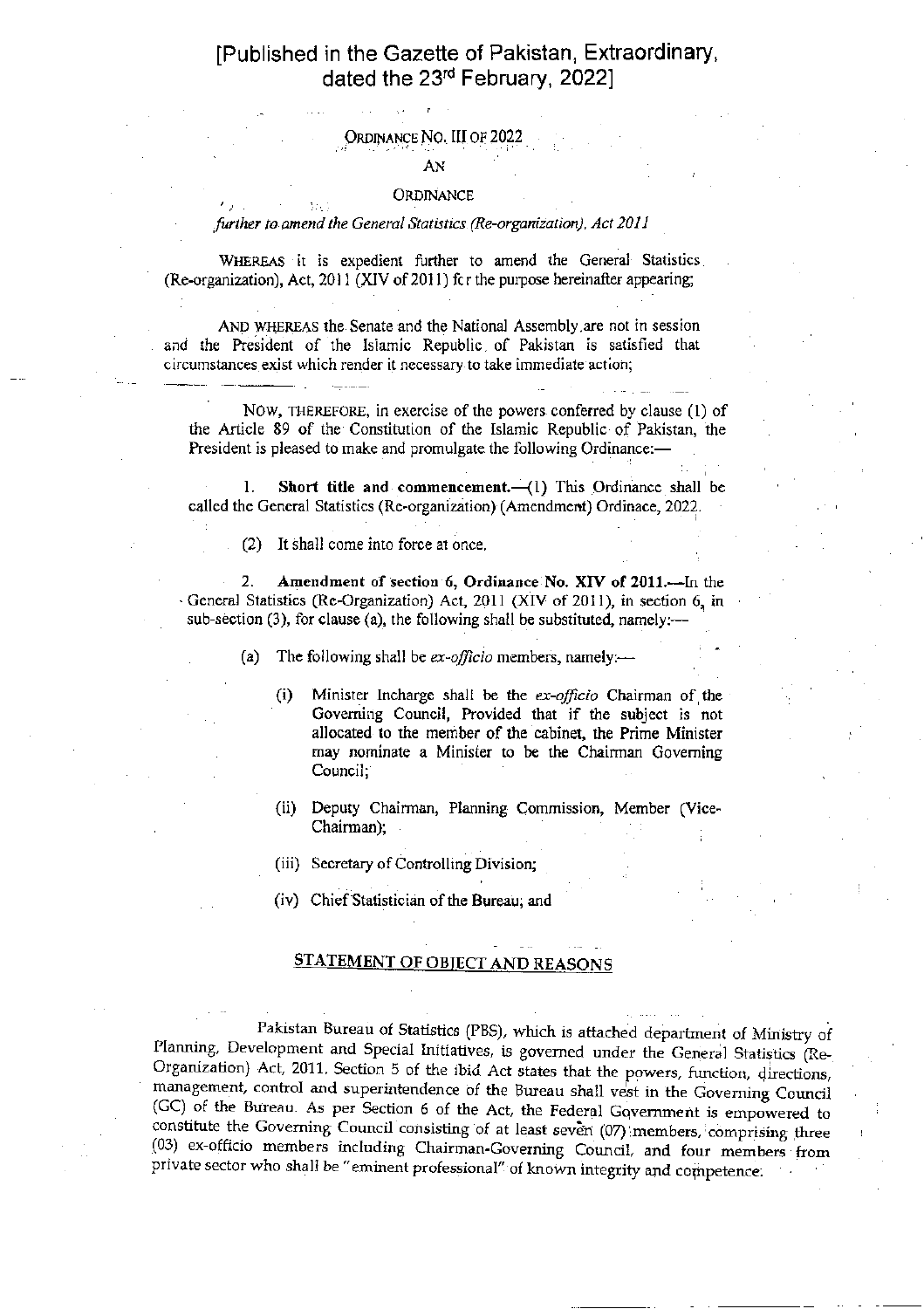$2.$ PBS was working as an attached department of Ministry of Finance, Economic Affairs, and Privatization & Statistics at the time of promulgation of the Act, 2011. In pursuance of Cabinet decision dated 4th April, 2019, PBS was transferred as an attached department of Ministry of Planning, Development & Special Initiatives on abolition of Statistics Division. After allocation of PBS to M/o PD&SI on abolition of Statistics Division, the nomenclature difference arises in composition of GC, to the extent of two ex-officio members defined in section 6(3)(a) of the Act. In order to redress the matter of nomenclature difference, an amendment in the said section of the Act is necessary for which General Statistics (Re-Organization) (Amendment) Ordinance 2022 promulgated. The juxtapose comparison of Section 6(3) (a) of the General Statistics (Re-organization) Act, 2011 and Section 6(3)(a) of General Statistics (Reorganization) (Amendment) Ordinance 2022 is given below:

| Section 6(3) (a) of General Statistics (Re-                                           | Section 6(3) (a) of General Statistics (Re-Organization)                                                                                                             |
|---------------------------------------------------------------------------------------|----------------------------------------------------------------------------------------------------------------------------------------------------------------------|
| Organization) Act, 2011                                                               | (Amendment) Ordinance 2022                                                                                                                                           |
| (i). Minister for Finance, Revenue, Economic                                          | (i). Minister Incharge shall be ex-officio Chairman of the                                                                                                           |
| Affairs and Statistics or in his absence the                                          | <b>Governing Council,</b>                                                                                                                                            |
| Advisor to the Prime Minister on Finance,                                             | Provided that if the subject is not allocated to                                                                                                                     |
| Revenue, Economic Affairs and Statistics                                              | the member of the cabinet, the Prime Minister may                                                                                                                    |
| who shall be the ex-officio Chairman of the                                           | nominate a Minister be the Chairman Governing                                                                                                                        |
| Governing Council;                                                                    | Council:                                                                                                                                                             |
| (ii). Secretary, Statistics Division;<br>(iii). Chief Statistician of the Bureau; and | (ii). Deputy Chairman, Planning Commission, Member<br>(Vice Chairman);<br>(iii). Secretary of Controlling Division;<br>Chief Statistician of the Bureau; and<br>(iv) |

Ahsan Iqbal Chaudhary, Minister for Planning and Special Initiatives

- 일본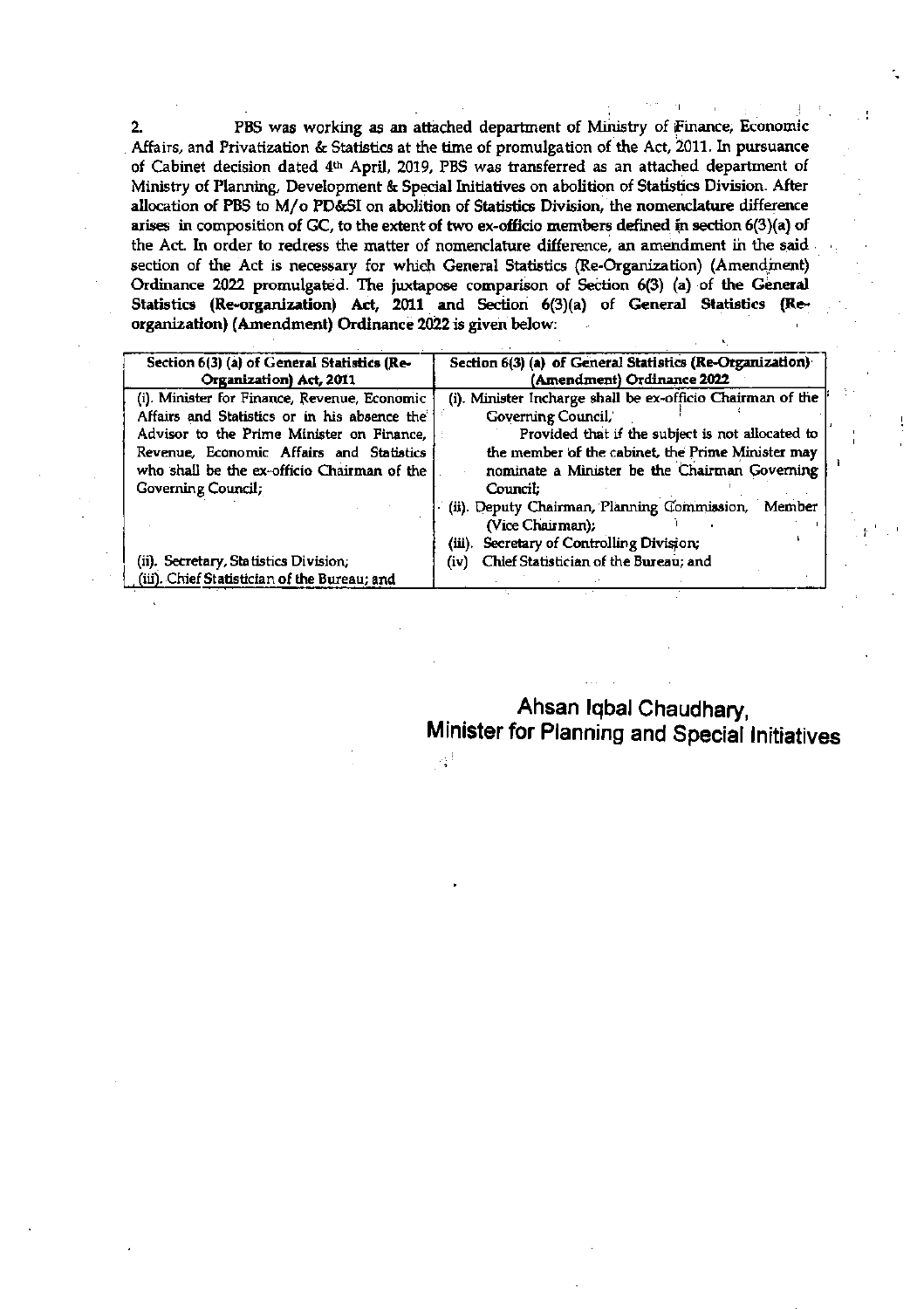[جریده پاکستان،غیر معمولی،حصہ اول،مور خد ۲۳ فروری۲۰۲۲ میں شائع ہوا] آرڈیننس نمبر ۳ مجر پہ ۲۰۲۲ء عمومی شاریات (تنظیم نو)ا یکٹ،اام امومزیدتر میم کرنے کا آرڈیننس

ہرگاہ کہ بیقرین مصلحت ہے کہ بعدازیں رونما ہونے دالی اغراض کے لیے عمومی شاریات (تنظیم نو )ا کیٹ، r•ilم(٣١٢عربية ٢٠١١ع) ميں مزيد ترميم کی جائے ؛

اور چونکہ سینیٹ اورقو می آسبلی کا اجلاس نہیں ہور ہااورصدرمملکت اسلامی جمہور ہہ پاکستان کو پلمینان حاصل ہے کہا یہےحالات موجود ہیں جو فی الفور کارروائی کے متقاضی ہی؛

لہٰذا،اب،اسلامی جمہور <sub>سے</sub> پاکستان کے دستور کے آرٹیک ۸۹ کی شق (۱) کی روسے تفویض کردہ اختیارات کو استعال کرتے ہوئےصدرمملکت نےحسب ذیل آرڈینٹس وضع اور جاری کیاہے:۔

**ا۔ مختصر عنوان اورآ غاز نغاذ:۔** (۱) ی<sub>رآ</sub>رڈینس عمومی ش<sub>اریات</sub> (تنظیم نو) (ترمیمی) آرڈینس، ۲۰۲۲ء کے نام سے موسوم ہوگا۔ (۲) په يې الفورنافذ ا<sup>لعمل</sup> ہوگا۔

**اسکٹ نمبر۱۳ مجربیہ اا مہموکی ،وفعہ ۲ کی ترمیم :۔** محموی ش<sub>اریات</sub> (تنظیم نو) ایمن، ۲۰۱۱ <sub>ء</sub>  $\mathcal{I}$ (۱۴ مابابت۱۱ *۲۰)* کی دفعہ ۲ میں، ذیلی دفعہ( ۳ ) میں شق (الف) کوحسب ذیل سے تبدیل کردیاجائے گا، یعنی:۔ (الف) حسب ذیل بر بنائے عہدہ اراکین ہوں گے، یعنی:۔ (اوّل) دزیرانیارج گورننگ کوسل کابر بنائےعہدہ چیئر میں ہوگا: گرشرط ہے۔ کہ اگر کابینہ کے رکن کوامر موضوع کے لیے مقرر نہ کیا جمالتی ہو، تو وزیراعظم ایک وزیرکولبطور چیئر مین گورننگ کوسل نامز دکرسکتا ہے؛ (دوم) ڈی چیئرمین، منصوبہ بندی کمیشن،رکن(وائس چیئرمین)؛ (سوم) گنزوننگ ڈویژن کاسکرٹری؛ (چېارم) بېوروکاچيف شاريات دان<sup>؛</sup>اور